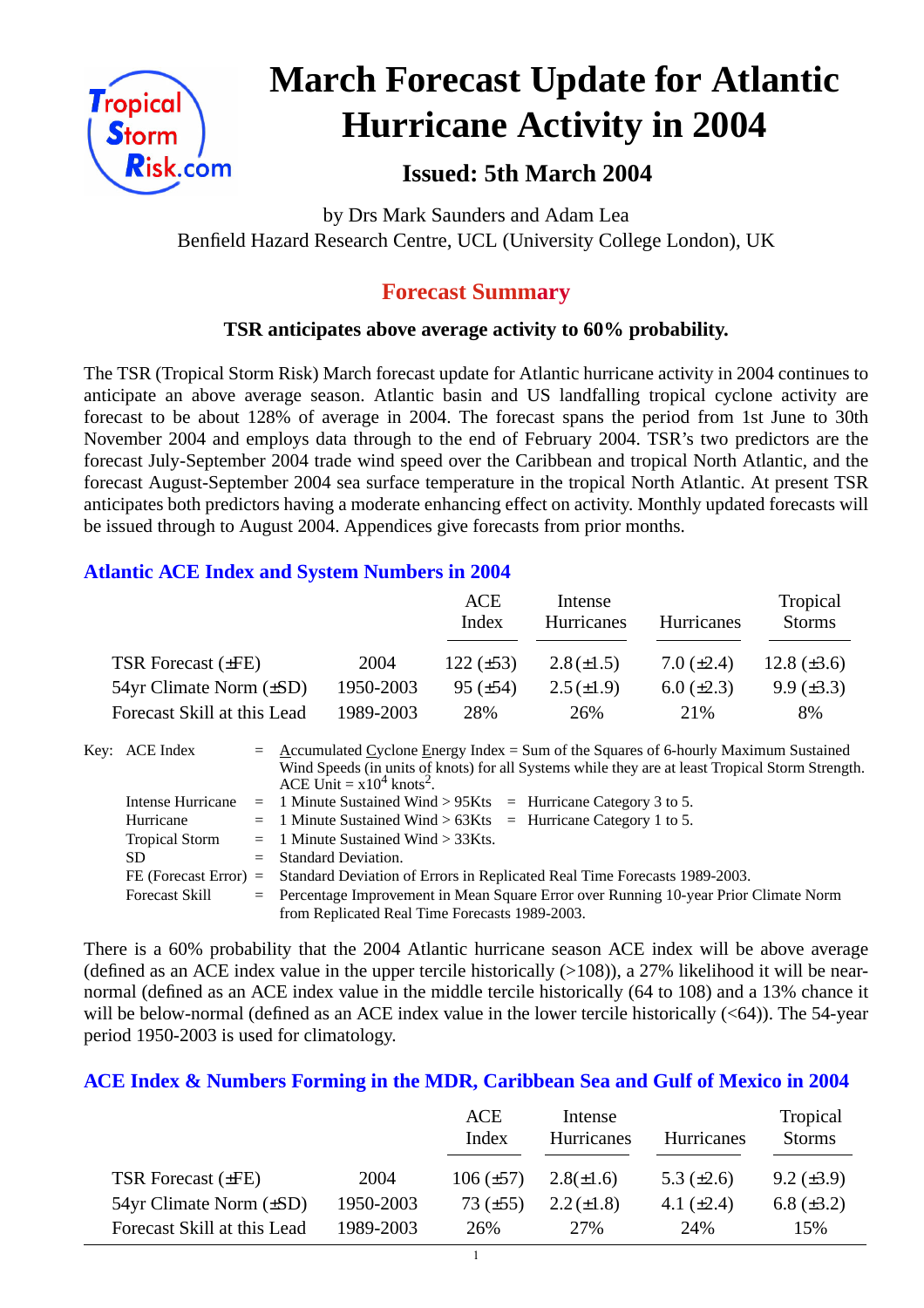The Atlantic hurricane Main Development Region (MDR) is the region  $10^{\circ}N - 20^{\circ}N$ ,  $20^{\circ}W - 60^{\circ}W$ between the Cape Verde Islands and the Caribbean Lesser Antilles. A storm is defined as having formed within this region if it reached at least tropical depression status while in the area.

There is a 67% probability that in 2004 the MDR, Caribbean Sea and Gulf of Mexico ACE index will be above average (defined as an ACE index value in the upper tercile historically (>79)), a 23% likelihood it will be near-normal (defined as an ACE index value in the middle tercile historically (33 to 79) and a 10% chance it will be below-normal (defined as an ACE index value in the lower tercile historically (<33)). The 54-year period 1950-2003 is used for climatology.

## **USA Landfalling ACE Index and Numbers in 2004**

|                             |           | ACE                                                                                                                                                                                                                                               |                   | Tropical        |
|-----------------------------|-----------|---------------------------------------------------------------------------------------------------------------------------------------------------------------------------------------------------------------------------------------------------|-------------------|-----------------|
|                             |           | Index                                                                                                                                                                                                                                             | Hurricanes        | <b>Storms</b>   |
| TSR Forecast $(\pm FE)$     | 2004      | $2.9 \ (\pm 1.3)$                                                                                                                                                                                                                                 | $1.7 (\pm 1.0)$   | 3.8 $(\pm 1.7)$ |
| Average $(\pm SD)$          | 1950-2003 | $2.2 \ (\pm 2.0)$                                                                                                                                                                                                                                 | $1.4 \ (\pm 1.2)$ | $3.0 (\pm 1.9)$ |
| Forecast Skill at this Lead | 1989-2003 | 36%                                                                                                                                                                                                                                               | 21\%              | 20%             |
| Key: ACE Index              |           | $=$ Accumulated Cyclone Energy Index = Sum of the Squares of hourly Maximum<br>Sustained Wind Speeds (in units of knots) for all Systems while they are at least<br>Tropical Storm Strength and over the USA Mainland (reduced by a factor of 6). |                   |                 |

ACE Unit =  $x10^4$  knots<sup>2</sup>. Landfall Strike Category = Maximum 1 Minute Sustained Wind of Storm Coming Within 30km of Land. USA Mainland  $=$  Brownsville (Texas) to Maine.

USA landfalling intense hurricanes are not forecast since we have no skill at any lead.

There is a 64% probability that in 2004 the USA landfalling ACE index will be above average (defined as a USA ACE index value in the upper tercile historically (>2.40)), a 30% likelihood it will be near-normal (defined as a USA ACE index value in the middle tercile historically (0.90 to 2.40) and a 6% chance it will be below-normal (defined as a USA ACE index value in the lower tercile historically  $(<0.90$ )). The 54-year period 1950-2003 is used for climatology.

#### **Caribbean Lesser Antilles Landfalling Numbers in 2004**

|                                                           |                                                                                                                                                                                                                                                                                                                                                                          | <b>ACE</b>      | Intense           |                   | Tropical        |
|-----------------------------------------------------------|--------------------------------------------------------------------------------------------------------------------------------------------------------------------------------------------------------------------------------------------------------------------------------------------------------------------------------------------------------------------------|-----------------|-------------------|-------------------|-----------------|
|                                                           |                                                                                                                                                                                                                                                                                                                                                                          | Index           | <b>Hurricanes</b> | <b>Hurricanes</b> | <b>Storms</b>   |
| <b>TSR Forecast (±FE)</b>                                 | 2004                                                                                                                                                                                                                                                                                                                                                                     | 2.1 $(\pm 2.7)$ | $0.4~(\pm 0.4)$   | $0.7 (\pm 0.7)$   | $1.6(\pm 1.1)$  |
| $54yr$ Climate Norm $(\pm SD)$                            | 1950-2003                                                                                                                                                                                                                                                                                                                                                                | $1.4 (\pm 2.1)$ | $0.2 \ (\pm 0.5)$ | $0.4~(\pm 0.7)$   | $1.1 (\pm 1.0)$ |
| Forecast Skill at this Lead                               | 1989-2003                                                                                                                                                                                                                                                                                                                                                                | 3%              | 9%                | 18%               | 0%              |
| Key: ACE Index                                            | $=$ Accumulated Cyclone Energy Index = Sum of the Squares of hourly Maximum<br>Sustained Wind Speeds (in units of knots) for all Systems while they are at least<br>Tropical Storm Strength and within the boxed region (10 <sup>o</sup> N-18 <sup>o</sup> N,60 <sup>o</sup> W-63 <sup>o</sup> W)<br>(reduced by a factor of 6). ACE Unit = $x10^4$ knots <sup>2</sup> . |                 |                   |                   |                 |
| <b>Landfall Strike Category</b><br><b>Lesser Antilles</b> | $=$ Maximum 1 Minute Sustained Wind of Storm Coming Within 30km of Land.<br>$=$ Island Arc from Anguilla to Trinidad Inclusive.                                                                                                                                                                                                                                          |                 |                   |                   |                 |

#### **Key Predictors for 2004**

The key factors behind the TSR forecast for an above-average hurricane season in 2004 are the anticipated moderate enhancing effect of July-September forecast trade winds at 925mb height over the Caribbean Sea and tropical North Atlantic region  $(7.5^{\circ}N - 17.5^{\circ}N, 30^{\circ}W - 100^{\circ}W)$ , and of August-September forecast sea surface temperature for the Atlantic MDR  $(10^{\circ}N - 20^{\circ}N, 20^{\circ}W - 60^{\circ}W)$ . The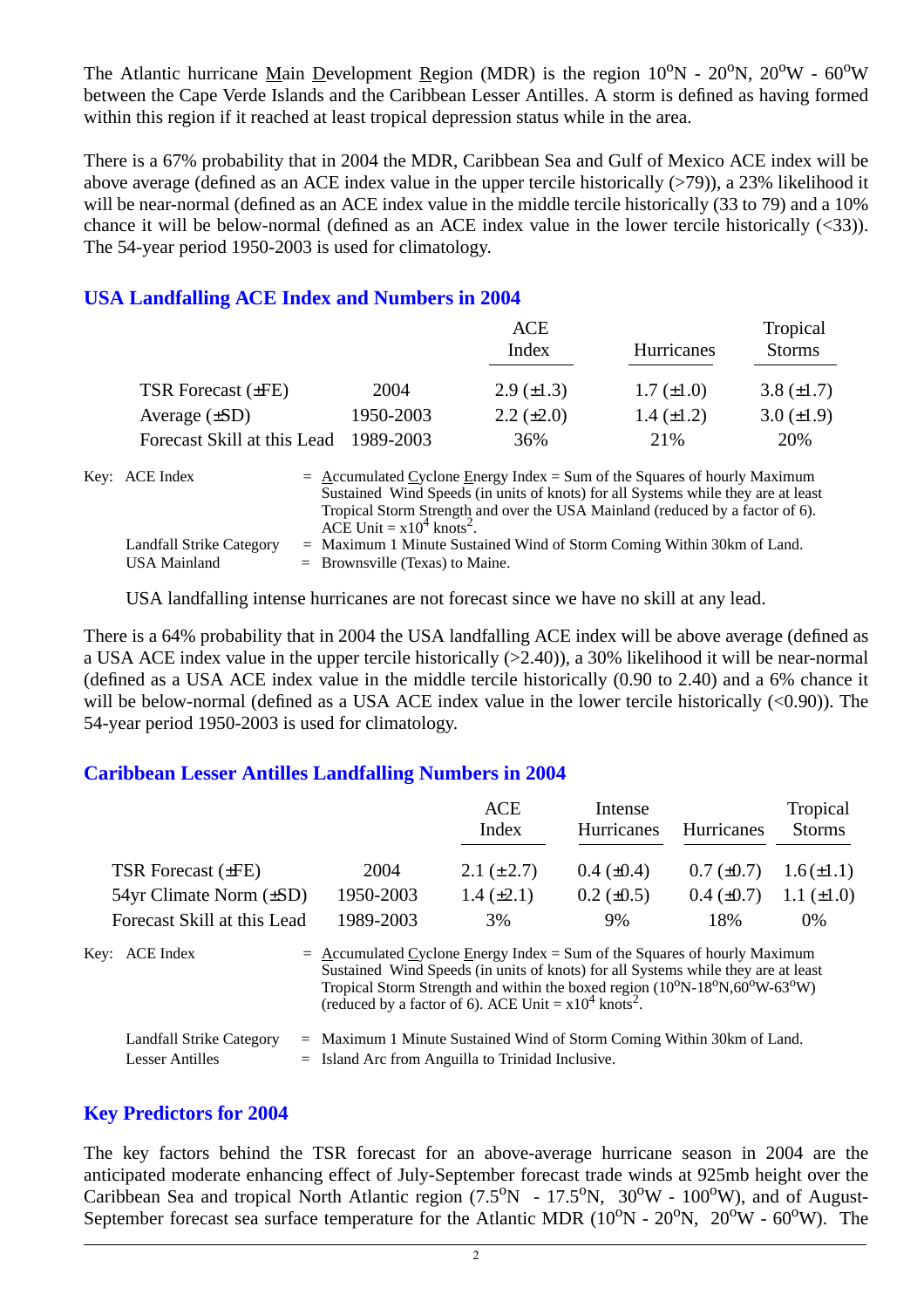current forecast anomalies (1974-2003 climatology) for these predictors are 0.39±0.78 ms<sup>-1</sup> (down from last month's value of  $0.60\pm0.76$  ms<sup>-1</sup>) and  $0.16\pm0.25$ °C (down from last month's value of  $0.27\pm0.26$ °C) respectively. The corresponding forecast skills for these predictors at this lead are 27% and 34%.

## **Further Information and Next Forecast**

Further information on the TSR forecast methodology, the TSR replicated real-time hindcast skill as a function of lead time, and on TSR in general, may be obtained either from the TSR web site (*http:// tropicalstormrisk.com*) or from the 'Extended Range Forecast for Atlantic Hurricane Activity in 2002' document issued on the 23rd November 2001. The next TSR monthly forecast update for the 2004 Atlantic hurricane season will be issued on the 5th April 2004.

# **Appendix - Predictions from Previous Months**

| <b>Atlantic ACE Index and System Numbers 2004</b> |            |                     |                                    |                   |                       |  |  |
|---------------------------------------------------|------------|---------------------|------------------------------------|-------------------|-----------------------|--|--|
|                                                   |            | <b>ACE</b><br>Index | Named<br>Tropical<br><b>Storms</b> | <b>Hurricanes</b> | Intense<br>Hurricanes |  |  |
| Average Number $(\pm SD)$ (1950-2003)             |            | $95 (\pm 54)$       | $9.9 \ (\pm 3.3)$                  | $6.0 (\pm 2.3)$   | $2.5 \ (\pm 1.9)$     |  |  |
| <b>TSR Forecasts (±FE)</b>                        | 5 Mar 2004 | $122 (\pm 53)$      | 12.8 $(\pm 3.6)$                   | $7.0 (\pm 2.4)$   | $2.8 (\pm 1.5)$       |  |  |
|                                                   | 5 Feb 2004 | 139 $(\pm 53)$      | $13.7 (\pm 3.5)$                   | 7.6 $(\pm 2.4)$   | 3.1 $(\pm 1.5)$       |  |  |
|                                                   | 6 Jan 2004 | 132 $(\pm 59)$      | 13.3 $(\pm 3.9)$                   | $7.2 (\pm 2.6)$   | $2.9 \ (\pm 1.6)$     |  |  |
|                                                   | 5 Dec 2003 | 132 $(\pm 59)$      | $13.0 (\pm 4.0)$                   | $7.2 (\pm 2.7)$   | $2.9 \ (\pm 1.6)$     |  |  |
| <b>Gray Forecast</b>                              | 5 Dec 2003 |                     | 13                                 |                   | 3                     |  |  |

#### **1. Atlantic ACE Index and System Numbers**

## **2. MDR, Caribbean Sea and Gulf of Mexico ACE Index and Numbers**

| MDR, Caribbean Sea and Gulf of Mexico ACE Index and Numbers 2004 |            |                     |                                    |                   |                              |  |  |
|------------------------------------------------------------------|------------|---------------------|------------------------------------|-------------------|------------------------------|--|--|
|                                                                  |            | <b>ACE</b><br>Index | Named<br>Tropical<br><b>Storms</b> | Hurricanes        | Intense<br><b>Hurricanes</b> |  |  |
| Average Number $(\pm SD)$ (1950-2003)                            |            | 73 $(\pm 55)$       | 6.8 $(\pm 3.1)$                    | 4.1 $(\pm 2.4)$   | $2.2 \ (\pm 1.8)$            |  |  |
|                                                                  | 5 Mar 2004 | $106 (\pm 57)$      | $9.2 (\pm 3.9)$                    | 5.3 $(\pm 2.6)$   | $2.8 (\pm 1.6)$              |  |  |
| <b>TSR Forecasts (±FE)</b>                                       | 5 Feb 2004 | $123 (\pm 57)$      | $10.1 (\pm 3.8)$                   | $5.9 \ (\pm 2.6)$ | 3.1 $(\pm 1.6)$              |  |  |
|                                                                  | 6 Jan 2004 | 115 $(\pm 62)$      | $9.7 (\pm 4.1)$                    | 5.5 $(\pm 2.8)$   | $2.9 \ (\pm 1.7)$            |  |  |
|                                                                  | 5 Dec 2003 | 115 $(\pm 63)$      | $9.5 (\pm 4.2)$                    | 5.5 $(\pm 2.8)$   | $2.9 \ (\pm 1.7)$            |  |  |